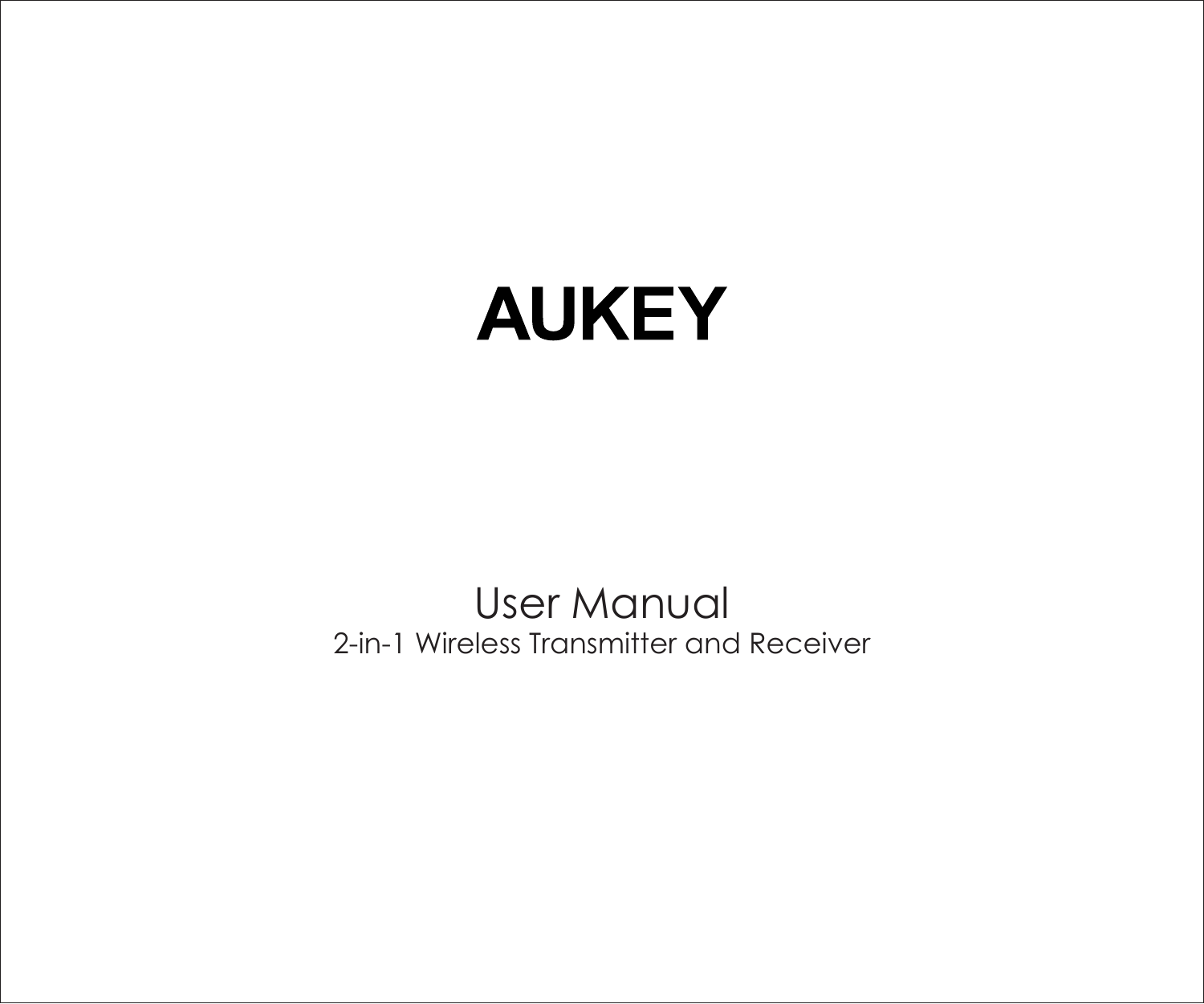Thank you for purchasing the AUKEY BT-C6 2-in-1 Wireless Transmitter and Receiver. Please read this user manual carefully and keep it for future reference. If you need any assistance, please contact our support team with your product model number and Amazon order number.

## **Package Contents**

2-in-1 Wireless Transmitter and Receiver Micro-USB Cable 3.5mm Audio Cable 3.5mm to Dual RCA Audio Cable Toslink Optical Cable User Manual Warranty Card

# **Specifications**

| Model               | BT-C6                                     |  |
|---------------------|-------------------------------------------|--|
| Technology          | BT 5, A2DP, AVRCP, aptX, aptX Low Latency |  |
| Frequency Range     | 2.402GHz - 2.480GHz                       |  |
| Input               | DC 5V                                     |  |
| Charging Time       | 2.5 hours                                 |  |
| Continuous Use Time | 13 hours                                  |  |
| <b>Battery Type</b> | Li-Polymer (230mAh)                       |  |
| Operating Range     | Up to 10m/33ft                            |  |
| <b>Dimensions</b>   | 67 x 67 x 20mm / 2.64" x 2.64" x 0.79"    |  |
| Weight              | 43q / 1.5oz                               |  |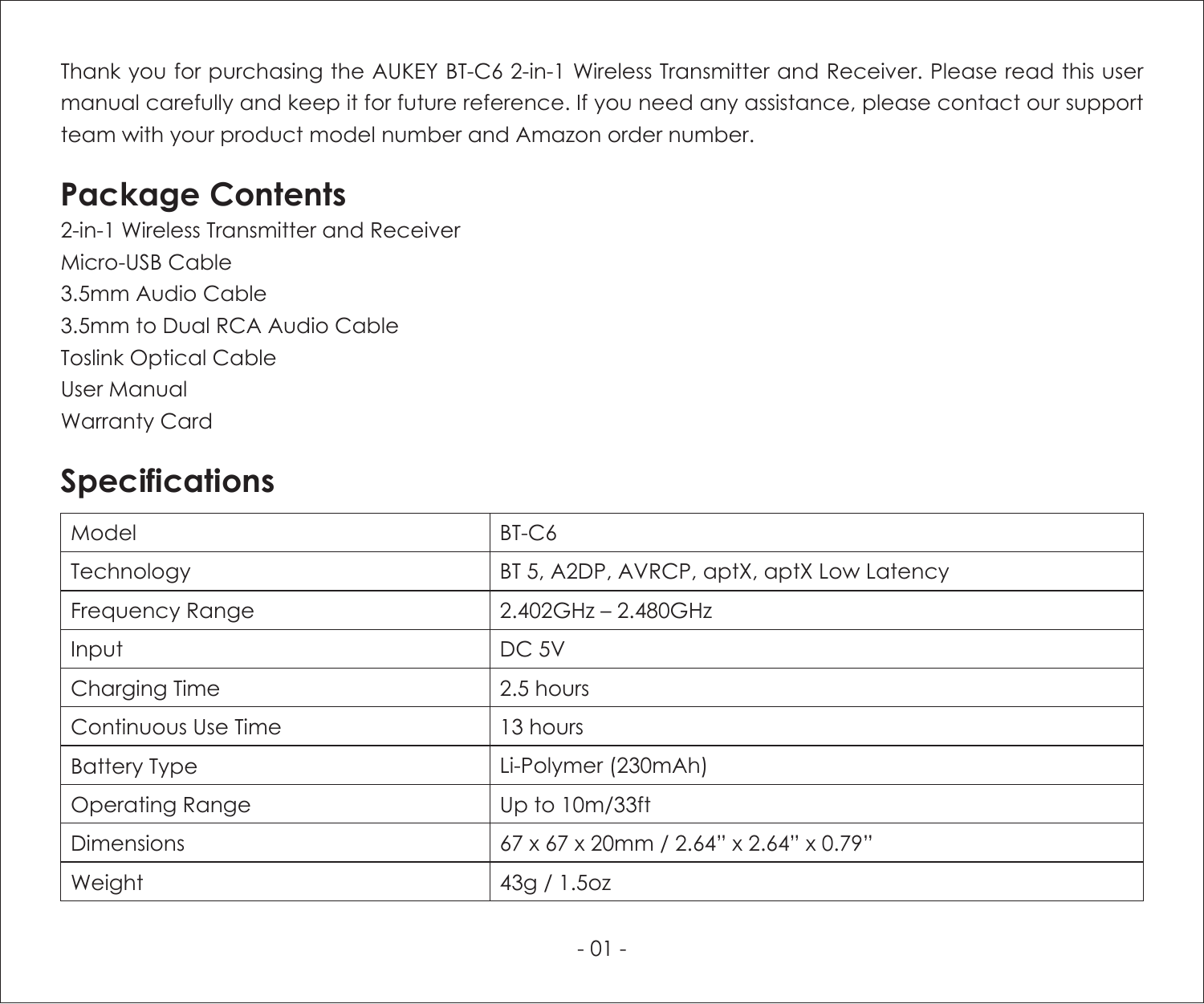## **Product Diagram**

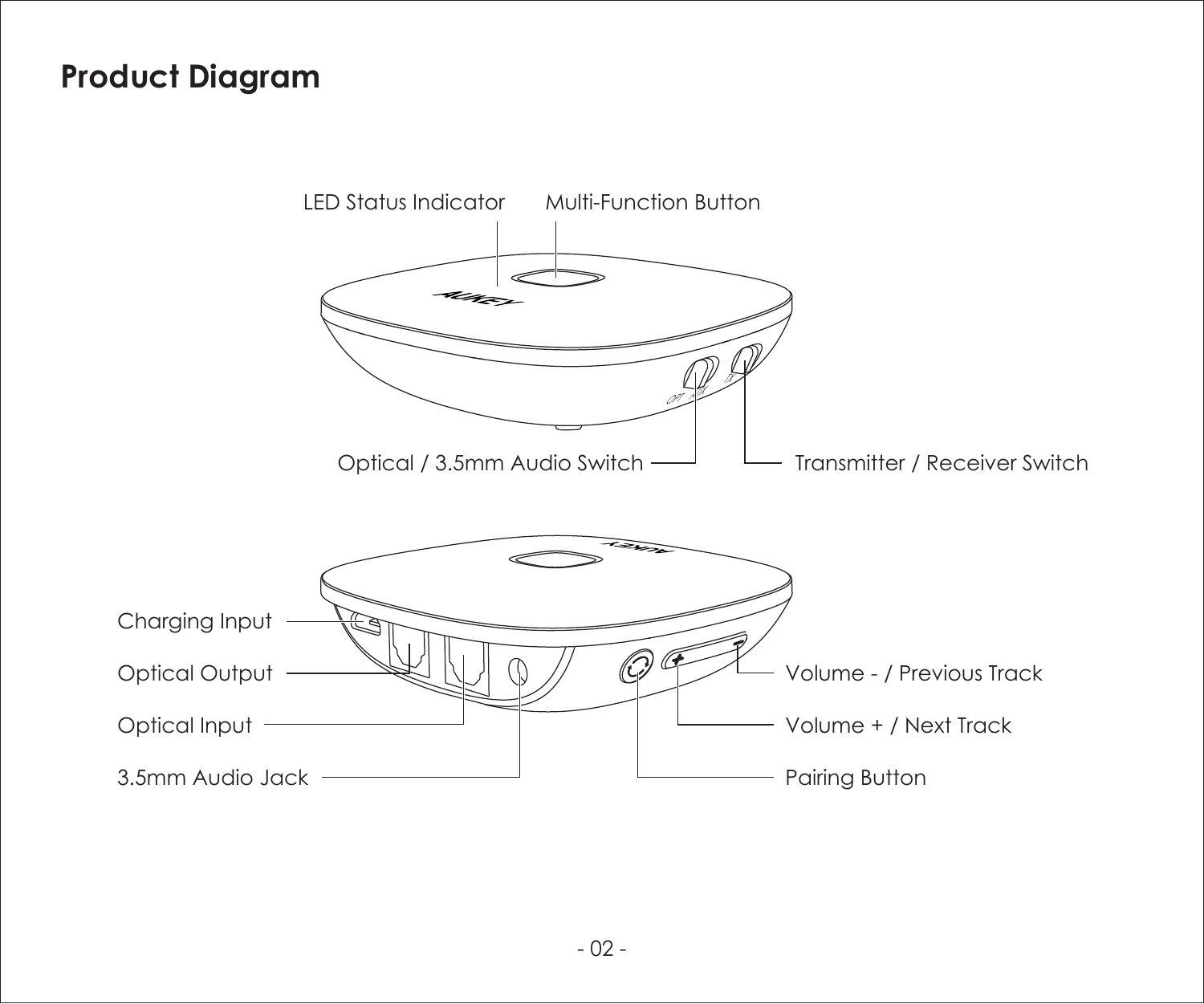# **Getting Started**

#### **Charging**

Fully charge your product before first use. To charge, simply connect one end of the micro-USB cable to a USB charging port and the other end to the input port on the product. When the red LED indicator turns off, the BT-C6 is fully charged and ready for use. Charging takes around 2.5 hours.



#### **Powering On / Off**

- To power on, press and hold the multi-function button for 3 seconds. The LED indicator will then flash green in transmitter mode or blue in receiver mode
- To power off, press and hold the multi-function button for 3 seconds. The LED indicator will then turn off

### **Pairing Transmitter Mode (TX Mode)**

- 1. Connect one end of the included 3.5mm audio cable to the 3.5mm audio jack or the Toslink optical cable to the optical input on the BT-C6, and connect the other end of the cable to your audio source device (TV, computer, DVD player, CD player, or MP3 player) that doesn't have wireless function
- 2. Slide the OPT/AUX switch to "AUX" if you use the 3.5mm jack or "OPT" if you use the optical input. Then slide the TX/RX switch to "TX" position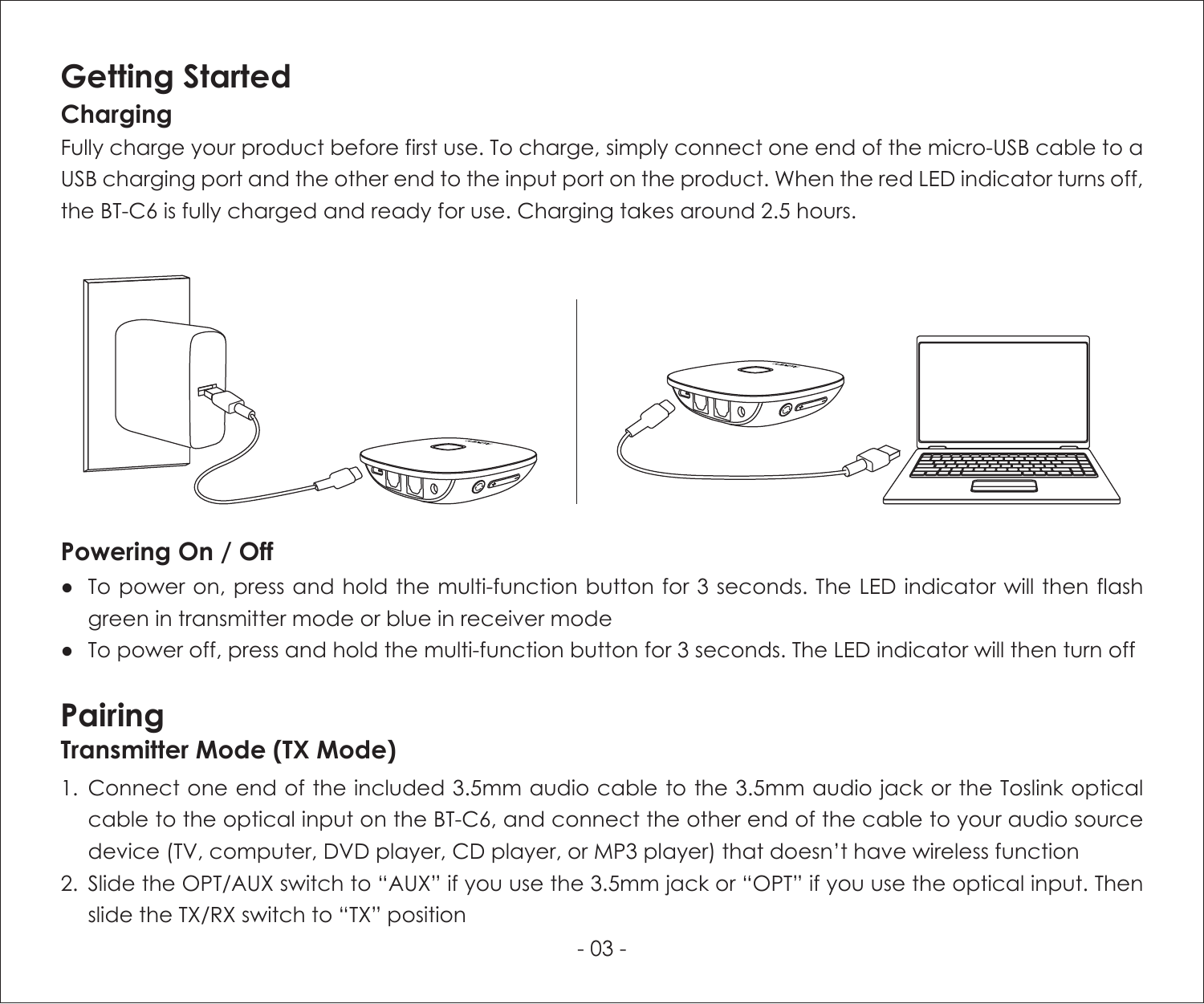- 3. Power on the BT-C6 and it will automatically enter pairing mode (LED indicator flashing green rapidly). To manually enter pairing (usually to pair with a different device), press the pairing button
- 4. Activate the pairing function of your wireless-compatible audio device (like wireless headphones or speaker). Keep your device close to the BT-C6 and they will pair automatically
- 5. Once paired, the LED indicator will be solid green
- 6. If you want to pair with a second wireless-compatible audio device for dual-device connection, press the pairing button and repeat step 4 with that device

#### **Notes for Transmitter Mode**

- If your TV, DVD player, or CD player has left & right channel RCA outputs (colored white and red respectively), you can use the included RCA cable to connect instead
- Skip tracks on your wireless-compatible audio device or audio source device

#### **Receiver Mode (RX Mode)**

- 1. Connect one end of the included 3.5mm audio cable to the 3.5mm audio jack or the Toslink optical cable to the optical output on the BT-C6, and connect the other end of the cable to your wired audio equipment (wired headphones, speaker, or stereo system). You can also plug your audio equipment cable directly into BT-C6 instead
- 2. Slide the OPT/AUX switch to "AUX" if you use the 3.5mm jack or "OPT" if you use the optical input. Then slide the TX/RX switch to "RX" position
- 3. Power on the BT-C6 and it will automatically enter pairing mode (LED indicator flashing blue rapidly). To manually enter pairing (usually to pair with a different device), press the pairing button
- 4. Activate the pairing function of your wireless-compatible audio device (like a smartphone) and select "AUKEY BT-C6". If a code or pin is required for pairing, enter "0000"
- 5. Once paired, the LED indicator will be solid blue
- 6. If you want to pair with a second wireless-compatible audio device for dual device connection, press the pairing button and repeat step 4 with that device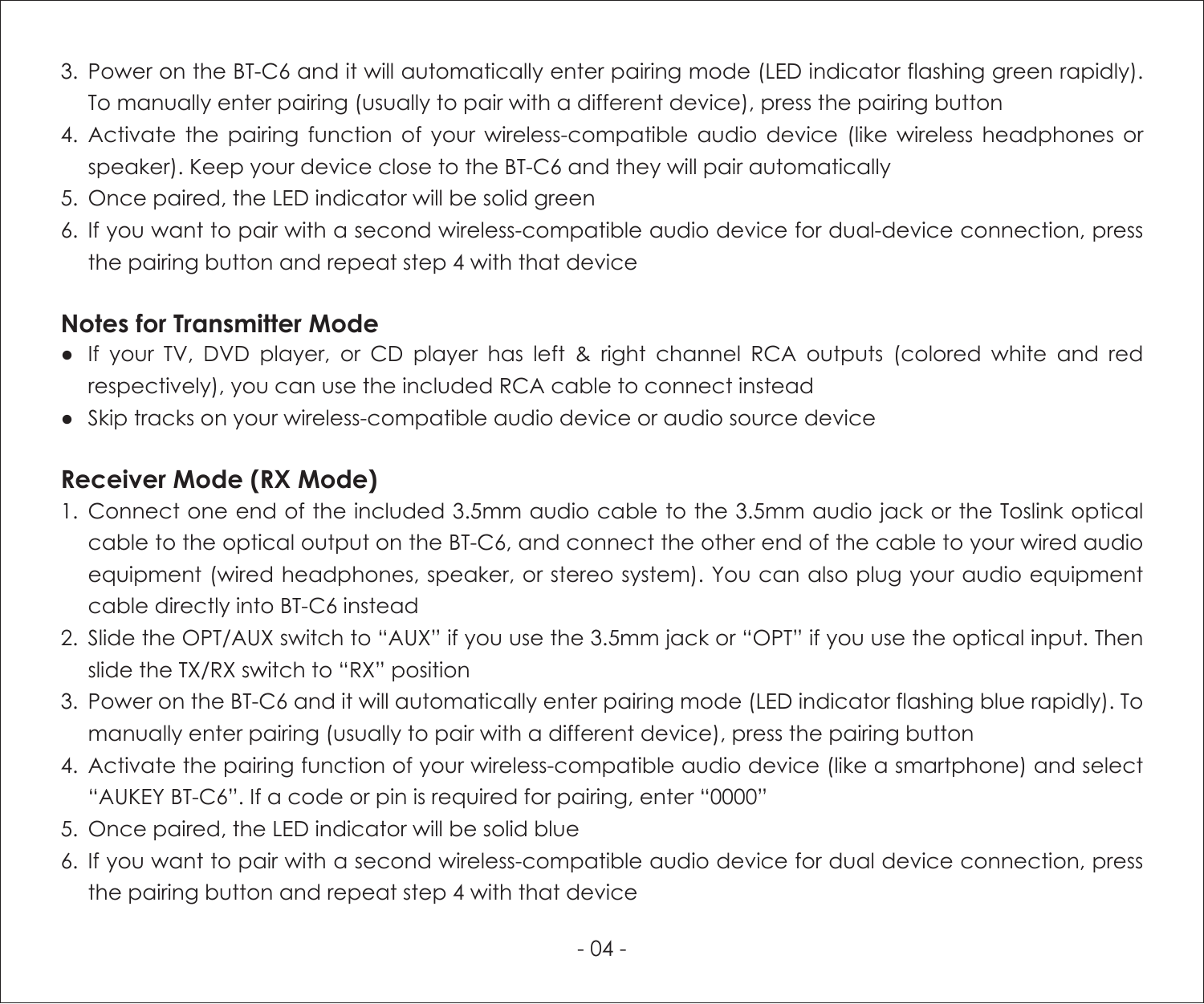#### **Music Control for Receiver Mode**

| Play or pause                   | Press the multi-function button           |  |
|---------------------------------|-------------------------------------------|--|
| Adjust volume                   | Press volume + / -                        |  |
| I Skip to next / previous track | Press and hold volume + / - for 3 seconds |  |

# **Notes for Receiver Mode**

- If your speaker or stereo system has left & right channel RCA inputs (colored white and red respectively), you can use the included RCA cable to connect instead
- When simultaneously connected with two devices, the BT-C6 can only accept audio input from one device at a time

# **Notes for Transmitter & Receiver Modes**

- When you turn on the BT-C6, it will automatically reconnect to the last-paired device
- The BT-C6 will exit pairing mode and enter standby mode after 1 minute if no device is paired
- The BT-C6 will automatically shut down after 10 minutes in standby mode
- The maximum wireless operating range is 10m/33ft. If you exceed this range, the BT-C6 will disconnect from your paired device. The connection will be re-established once you re-enter the wireless range within 5 minutes
- To clear the pairing list for TX or RX mode, press and hold the pairing button for 8 seconds while in that mode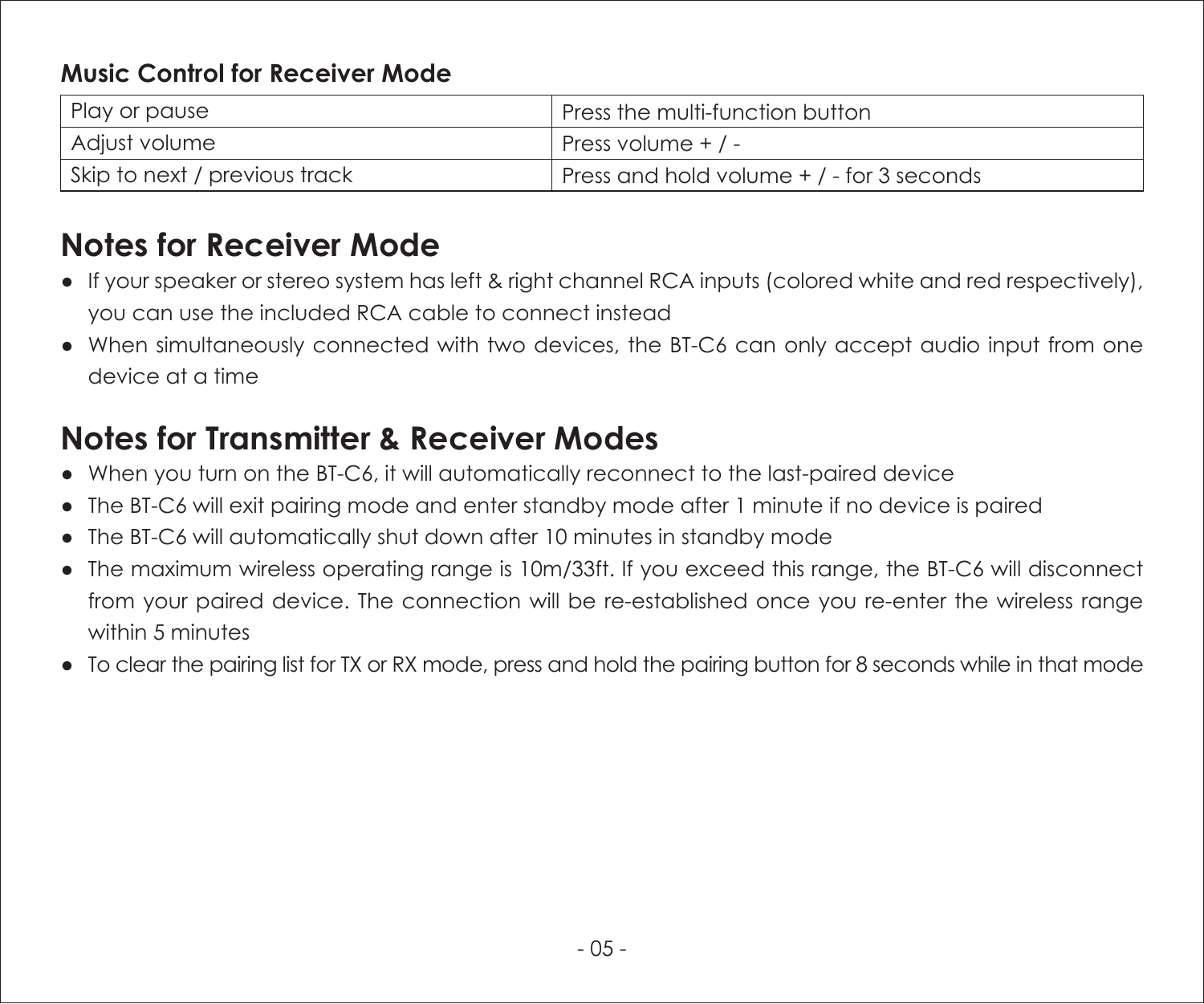## **LED Status Indicators**

| Indicator                      | Mode             | Status                  |
|--------------------------------|------------------|-------------------------|
| Green flashing slowly          | Transmitter mode | Not connected (standby) |
| Green flashing rapidly         |                  | Pairing                 |
| Green                          |                  | Connected               |
| <b>Blue flashing slowly</b>    | Receiver mode    | Not connected (standby) |
| <b>Blue flashing rapidly</b>   |                  | Pairina                 |
| Blue                           |                  | Connected               |
| Red flashing                   |                  | Low battery             |
| Red                            |                  | Charging                |
| Red turns off (after charging) |                  | Fully charged           |

## **Product Care & Use**

- Keep away from liquids and extreme heat
- Don't use headphones or speakers at high volume for extended periods, as this may cause permanent hearing damage or loss

# **Warranty & Customer Support**

For questions, support, or warranty claims, contact us at the address below that corresponds with your region. Please include your Amazon order number and product model number.

**Amazon US orders:** support.us@aukey.com **Amazon EU orders:** support.eu@aukey.com **Amazon CA orders:** support.ca@aukey.com

\*Please note, AUKEY can only provide after sales service for products purchased directly from AUKEY. If you have purchased from a different seller, please contact them directly for service or warranty issues.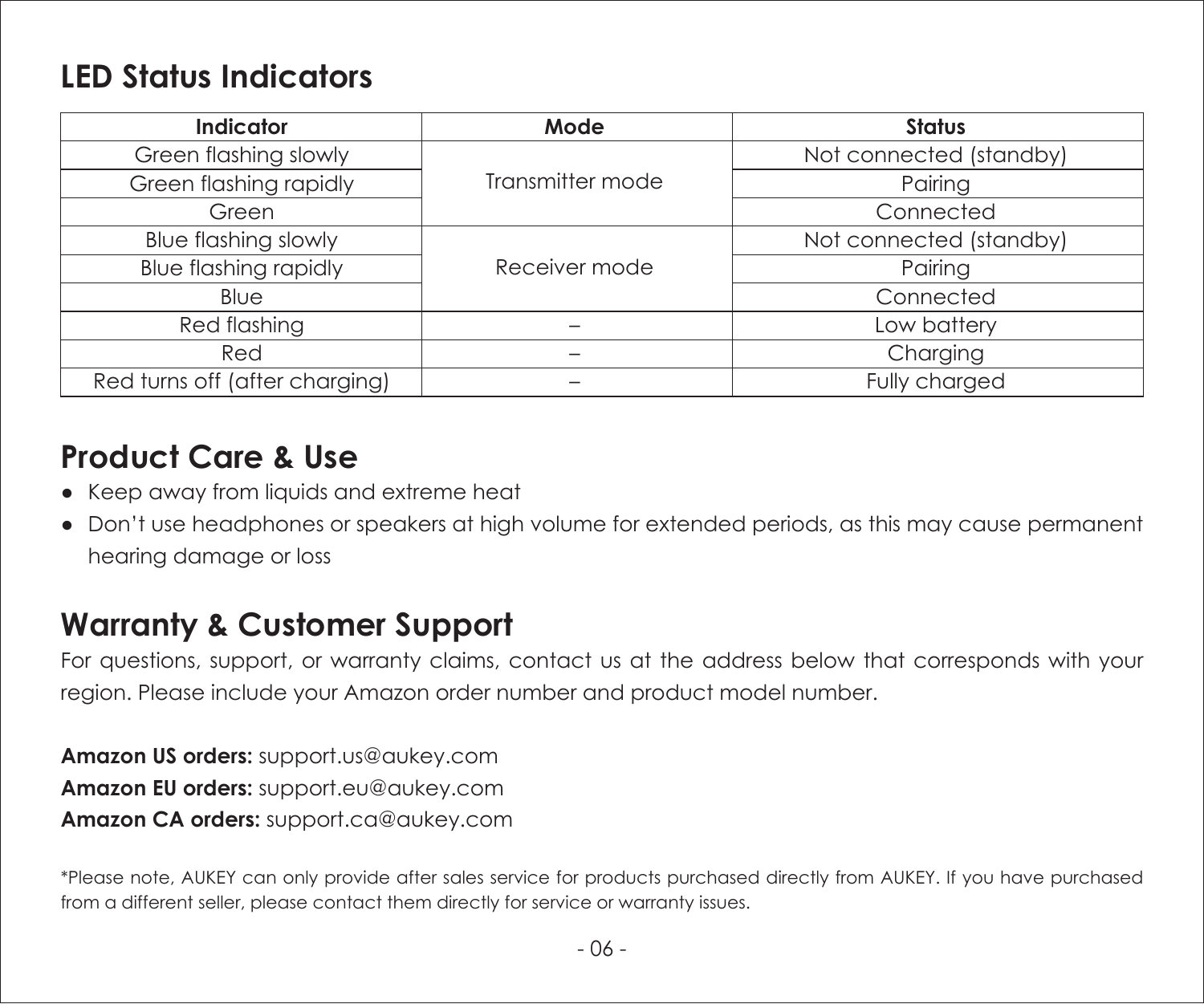# **Notice for the US**

Changes or modifications not expressly approved by the party responsible for compliance could void the user's authority to operate the equipment.

# **FCC Statement**

This device complies with Part 15 of the FCC Rules. Operation is subject to the following two conditions:

- 1. This device may not cause harmful interference.
- 2. This device must accept any interference received, including interference that may cause undesired operation.

**NOTE:** This equipment has been tested and found to comply with the limits for a Class B digital device, pursuant to Part 15 of the FCC Rules. These limits are designed to provide reasonable protection against harmful interference in a residential installation.

This equipment generates, uses, and can radiate radio frequency energy and, if not installed and used in accordance with the instructions, may cause harmful interference to radio communications. However, there is no guarantee that interference will not occur in a particular installation. If this equipment does cause harmful interference to radio or television reception, which can be determined by turning the equipment off and on, the user is encouraged to try to correct the interference by one or more of the following measures:

- Reorient or relocate the receiving antenna.
- Increase the separation between the equipment and receiver.
- Connect the equipment into an outlet on a circuit different from that to which the receiver is connected.
- Consult the dealer or an experienced radio/TV technician for help.

This equipment complies with FCC RF radiation exposure limits set forth for an uncontrolled environment.